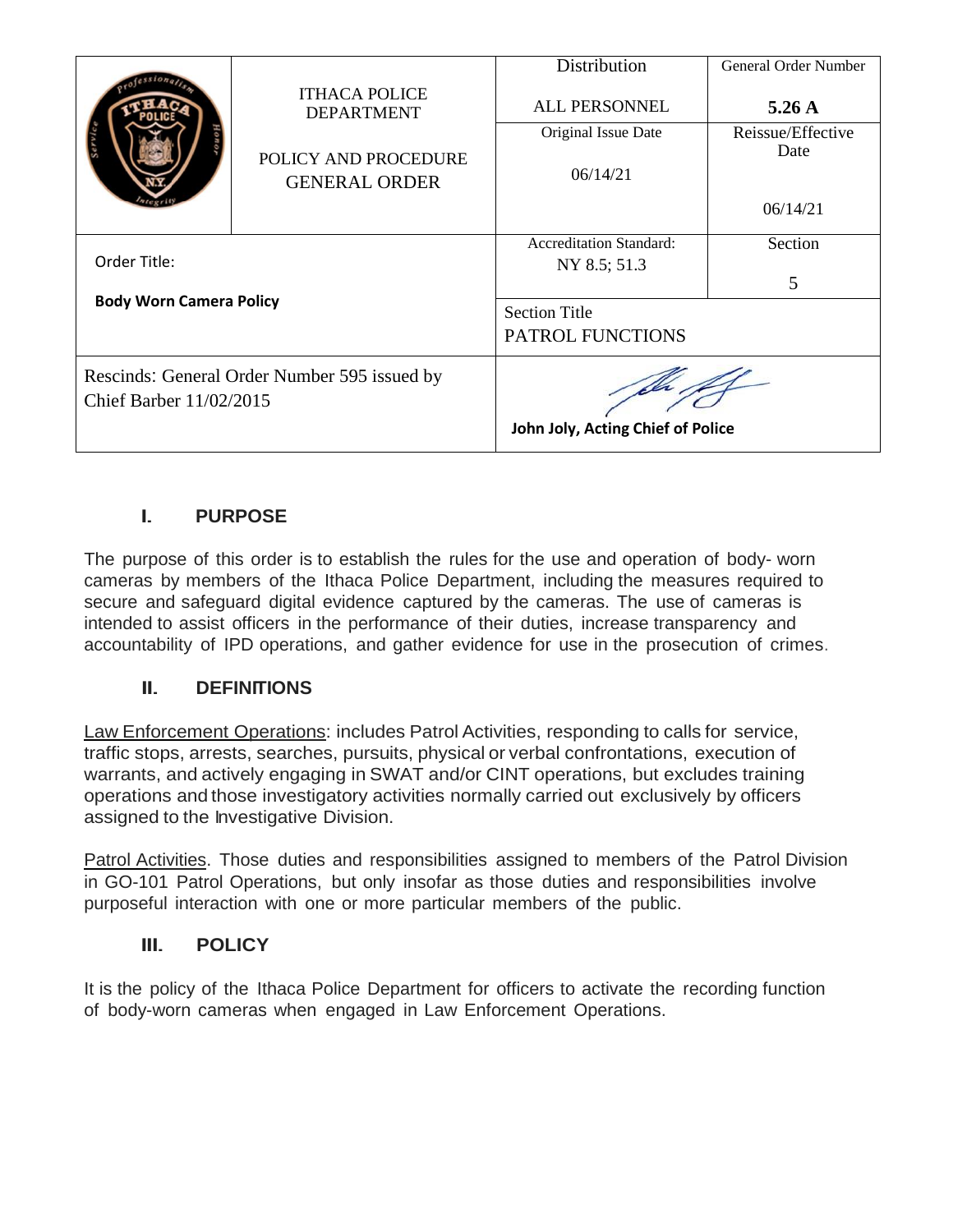### A. Assignment of Cameras.

Every officer assigned to the Patrol Division must wear a body camera when on duty, and all other officers must wear a body camera when it is reasonably expected that the officer will engage in Law Enforcement Operations during the officer's shift. In addition, every IPD officer assigned to SWAT or CINT operations must wear a body camera when responding to a call for those services. An officer wearing a camera must activate the recording function of the camera as required by this General Order.

An officer who is called in to work must first report to IPD to pick up a camera, or otherwise obtain a camera, if he or she reasonably expects to engage in Law Enforcement Operations in response to the call-in. Officers called in to respond to an emergency or when time is of the essence are not required to obtain a camera from IPD before responding if the officer being called in is so notified by his or her commanding officer.

In the unlikely event that the Department is unable to make a functioning body camera available to an officer otherwise required by this General Order to wear a body camera, said officer may be excused from wearing a body camera only in writing (including by email) either (a) by the Chief or a Deputy Chief of Police for a narrowly-specified period of time, or (b) by said officer's shift commander, for a period not to exceed 18 hours, with simultaneous written notice to (i.e., copying on an email) the Chief or a Deputy Chief of Police.

## B. Maintenance of Cameras.

If an officer is required to wear a body camera by this General Order, he or she must inspect the body camera and associated equipment prior to going into service. The officer must test the camera in accordance with manufacturer specifications and departmental training at the start of each shift. This testing includes:

- Verifying that the camera is functional and the battery is charged.
- Ensuring that the device is properly placed or affixed for use. After testing and evaluation, the Chief of Police will determine the body location where a body camera must be worn, and this General Order will be revised accordingly.

At the end of the officer's shift, the camera must be secured and charged in accordance with manufacturer specifications and departmental training. If a camera is found to be malfunctioning, it must be removed from service and the shift commander notified as soon as reasonably possible.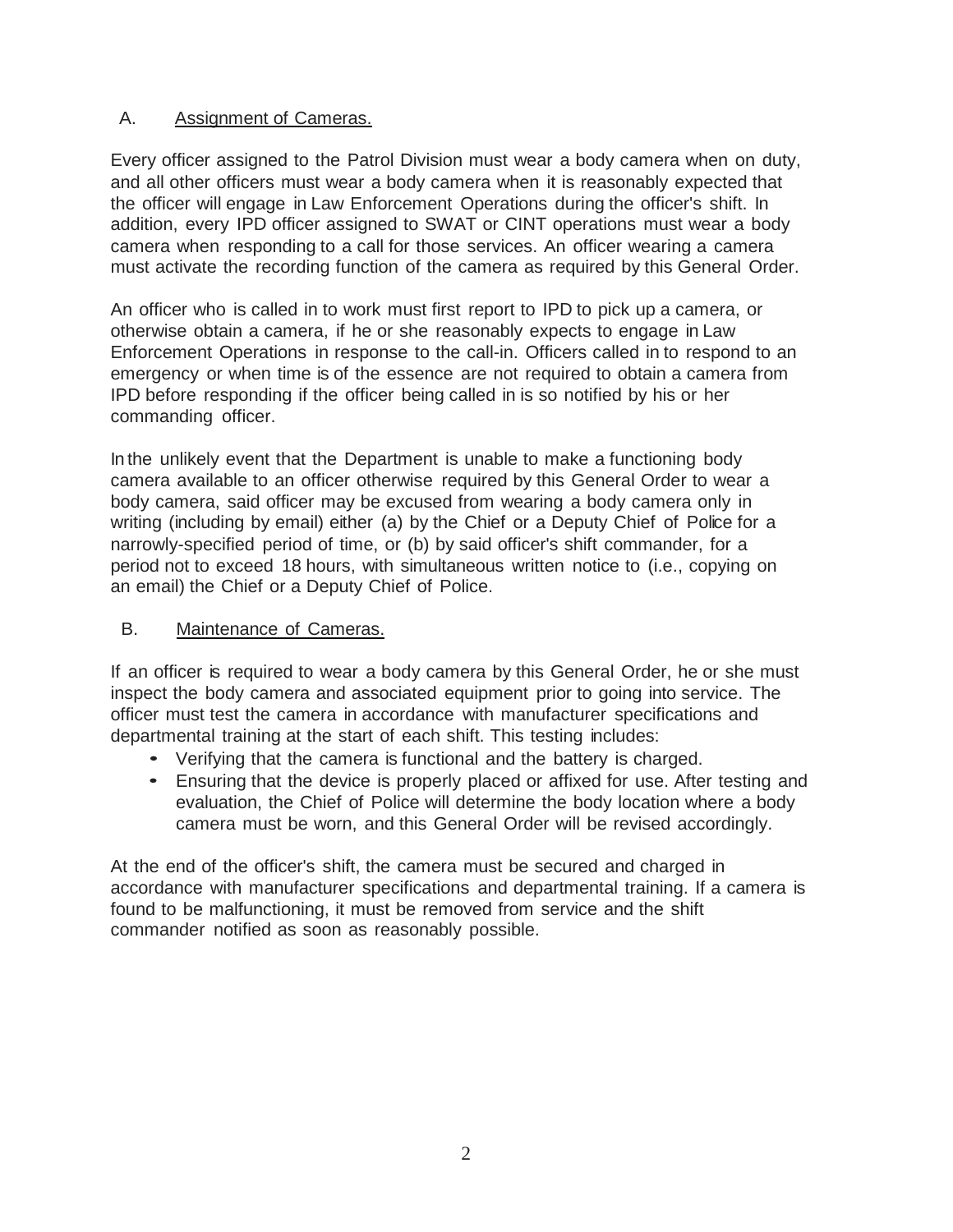## C. Activation of Recording.

Unless an exception listed in this General Order applies, an officer must activate the recording function of the officer's camera at the beginning of each Law Enforcement Operation in which the officer engages. This General Order is not intended to describe every situation in which a body camera may be used; unless recording is prohibited by this General Order, an officer may begin recording any time the officer believes it would be appropriate and/or valuable to do so.

Informal, non-law enforcement interactions with members of the public (for example, interacting with a person asking for directions) are not Law Enforcement Operations and need not be recorded. However, if the interaction becomes problematic or adversarial, the officer must begin recording when it is safe to do so.

When responding to a call for service, recording must begin when the officer starts to proceed to the call for service (for example, when the officer notifies dispatch that the officer is responding). Recording of other Law Enforcement Operations must begin at the beginning of the Operation.

Recordings should be made on a per-Operation basis. Officers should not record betweenOperations.

When an officer fails to activate or achieve the required duration of a recording in a circumstance where recording is required by this General Order, or experiences a camera malfunction that prevents recording, the officer must (i) promptly inform their commanding officer, (ii) document and explain the failure or malfunction in the police report for that incident and any others similarly impacted, and (iii) unless otherwise ordered by their commanding officer due to exigent circumstances, thereafter obtain a functioning body camera before engaging in additional Law Enforcement Operations.

Officers are prohibited from recording:

- Other IPD personnel during routine, non-Law Enforcement Operations
- In IPD headquarters or the SWAT Command Center unless either: (i) recording is required by a court order or authorized as part of an administrative or criminal investigation; or (ii) the officer is actively engaging with a subject in custody, a complainant, or a witness.
- D. Duration of Recording.

Once recording is required to begin, recording must continue until: (i) the conclusion of the officer's participation in the Operation, incident, or encounter; (ii) a supervisor authorizes on camera $^{\rm 1}$  that recording may cease on the basis that the supervisor

 $1$ This requirement is satisfied where the camera captures the officer receiving via oral communication device (i.e., by phone or radio) the necessary supervisory authorization, including as necessary the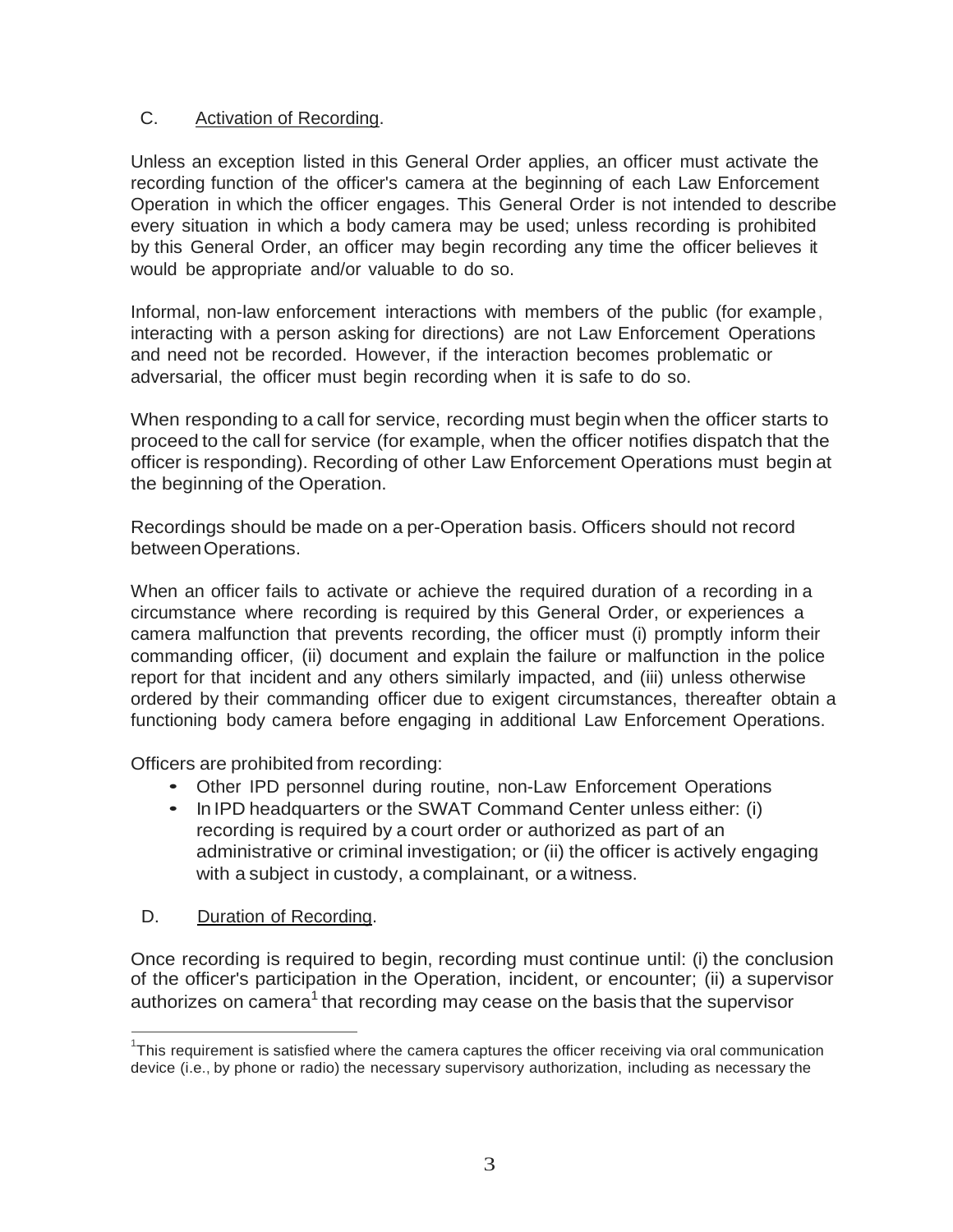reasonably concludes that the officer's upcoming participation will be nonsubstantive in nature for a sustained period of not less than thirty minutes<sup>2</sup> (for example, conducting traffic direction at a crime scene already brought under control); or (iii) one of the exceptions in this General Order applies.

Recording may be discontinued at the officer's discretion when:

- Interviewing <sup>a</sup> victim where the victim's privacy may be at issue, including but not limited to victims of rape and domestic abuse, or where the victim is nonor partially-clothed. Where this exception may apply, officers should consider seeking to divert the camera away from the victim or obscuring the lens, if the victim is agreeable to audio recording.
- Interviewing <sup>a</sup> witness who fears retaliation for cooperating with police, or refuses to cooperate unless the camera is turned off.
- Conducting investigative interviews with Confidential Informants.
- The officer has completed his or her engagement with each subject at the scene, at least on an interim basis, and exited the vicinity of each subject. (This may apply where, for instance, the officer needs to discuss issues regarding the Operation with another officer in private.) In this case, recording must resume if the officer reenters the vicinity of a subject or otherwise resumes engaging with a subject.

Before stopping a recording, the officer must state on the recording the reason(s) for stopping. This requirement is satisfied where the camera captures the officer informing dispatch of the completion of the call for service by radio or the Spillman record system.

Officers are not required to inform members of the public that they are recording, but must disclose that they are recording if asked by any individual other than by a suspect or in the presence of a suspect.

#### E. Maintenance of and Access to Videos.

At the conclusion of an officer's shift, the officer must place his or her assigned camera into the Taser dock so that the videos may be downloaded and the camera recharged. All recordings made during an officer's shift shall be uploaded to the storage system at the end of an officer's shift. If there is a circumstance when this cannot be accomplished, a supervisor must be notified.

In the event of an officer-involved shooting (whether the individual shot is an officer or non-officer), in-custody death, or other incident involving an officer that results in a non-officer's serious bodily harm or death or during which an officer discharges his

officer repeating in real time for the camera's benefit the identity and approximate substance of the supervisor's oral communication.

 $2$  The sustained period is as anticipated by the supervisor at the time of authorization. If an officer engages in substantive participation during or after that period of time, such participation shall constitute a Law Enforcement Operation, and the officer must resume recording.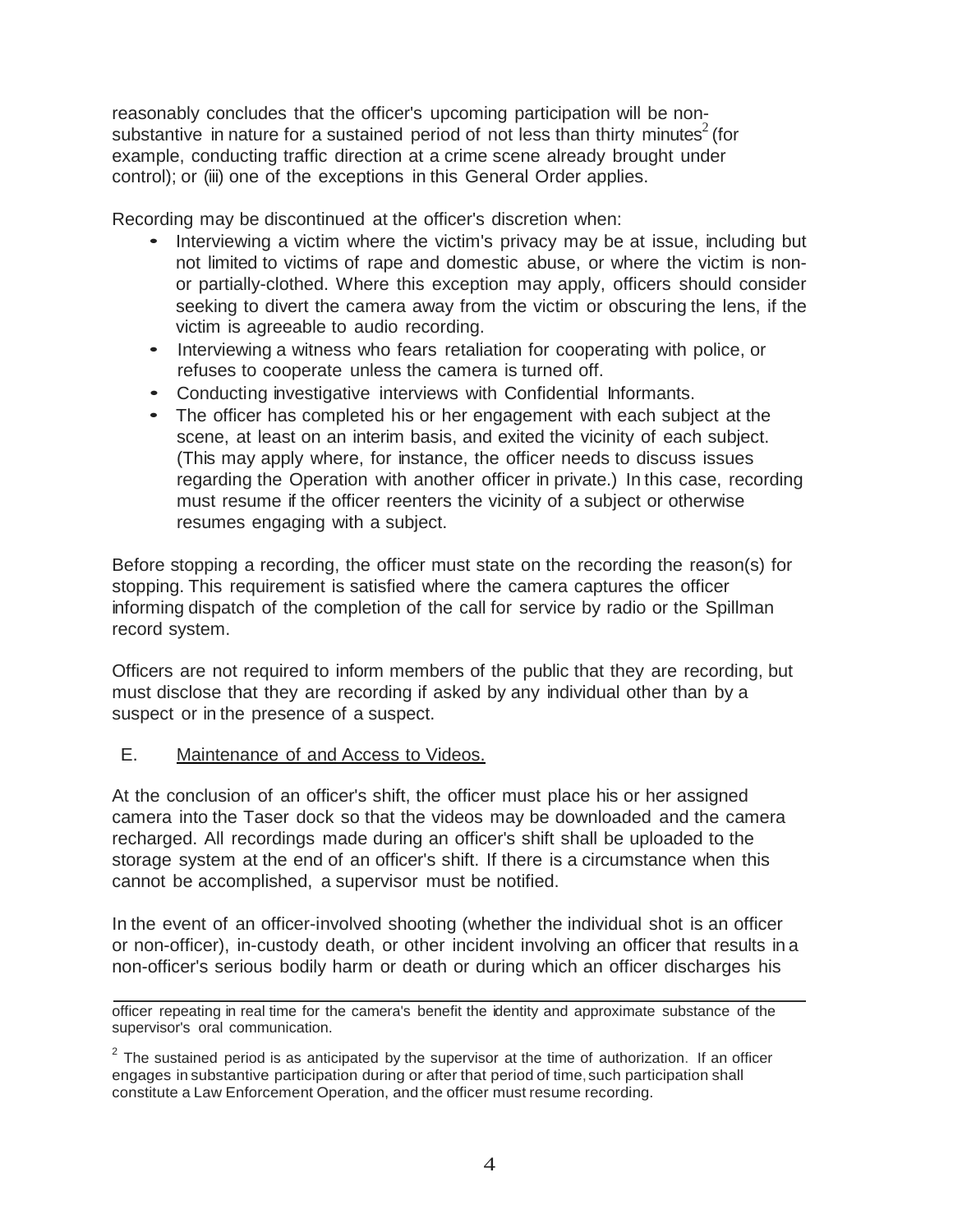or her weapon, the highest ranking officer at the scene (or such other person designated by the Chief of Police or his or her designee) is responsible for taking possession of the cameras of all officers at the scene at the time of the incident at the conclusion of the recording by each camera as allowed by this General Order, and preserving the evidence on the cameras for later review.

Video recordings from the cameras will be retained as follows.

- All videos shall be retained for six months after the date of recording and then automatically deleted, unless this General Order requires a longer retention period. However, an accidental recording made in a bathroom or locker room or while an officer is on a meal break may be deleted before six months have passed if two individuals of the same gender as the officer(s) depicted in the accidental recording, one of whom must be the Chief of Police or his or her designee and one of whom must possess Administrator status on the Evidence.com storage system, have reviewed the video and confirmed that it contains no evidentiary value and is not related to any police report or call for service.
- Videos related to felonies. All footage associated with <sup>a</sup> felony shall be made part of the case investigative record, and retained in accordance with the MU-1 schedule promulgated by the New York State Department of Education

("MU-1 Schedule") (from 25 years to permanent, depending on the crime).

• Videos related to misdemeanors.

o All videos associated with misdemeanor arrests, and any nonarrest footage associated with DWI stops and sobriety tests, shall be made part of the case investigative record and retained for the five-year period required by the MU-1 Schedule.

o Any other video associated with misdemeanors shall be made part of the case investigative record only if IPD personnel, designated by the Chief of Police or his or her designee, deem the video sufficiently probative of the misdemeanor to merit inclusion in the investigative record.

- Videos associated with violations and traffic infractions. Such <sup>a</sup> video shall only be made part of the case investigative record if IPD personnel, designated by the Chief of Police or his or her designee, deem the video sufficiently probative of the matter to merit inclusion in the investigative record. Videos made part of a case investigative record shall be retained for the one-year period required by the MU-1 Schedule.
- Videos related to investigations into officer handling of incidents (including in connection with a complaint filed before the Community Police Board). These videos shall be retained as long as any associated Community Police Board complaint is required to be retained, or if there is no such complaint, until the completion of any associated legal or administrative proceedings following the investigation.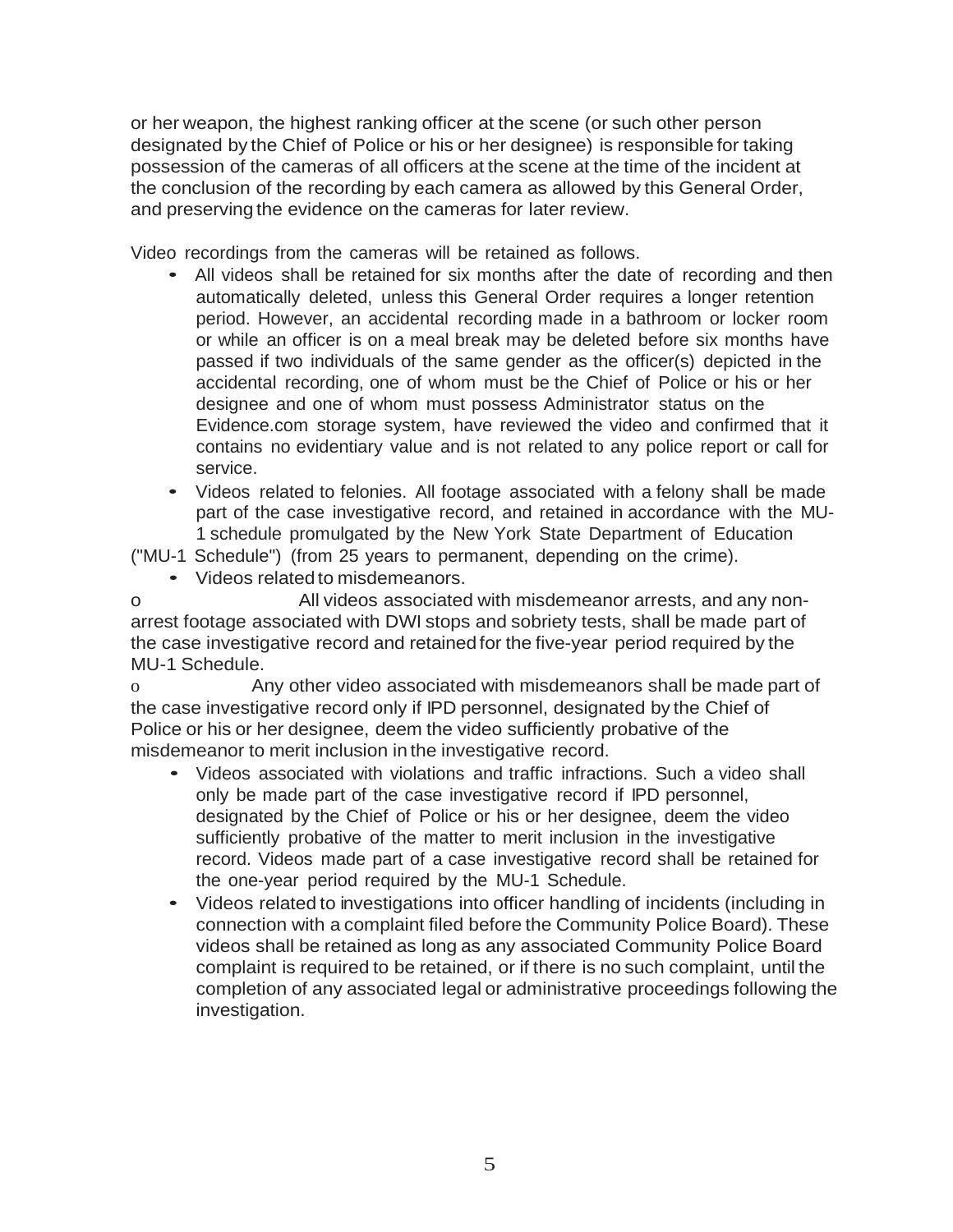Videos will ordinarily be retained using an online cloud system, but may be maintained on other systems or media under IPD's control. Videos that are made part of a case investigative record may be removed from an online cloud system (a) upon the expiration of the required retention period, or (b) once burned on a disc or stored on other systems or media under IPD's control in order to minimize data storage costs.

All recordings are the property of the City of Ithaca. Access to the videos, whether made part of a case investigative record or otherwise, shall be limited. IPD personnel are prohibited from accessing, tampering with, editing, copying, and/or uploading to any device or website, any video except in accordance with the performance of their official duties.

An officer may review video footage prior to making a statement, writing a report, being interviewed, or testifying about any recorded incident. The officer shall have the option of reviewing video footage in the presence of the officer's attorney or labor representative in those circumstances where the law or collective bargaining agreement provide for such representation (such as disciplinary matters).

Recordings may be used in support of criminal or disciplinary charges, as well as for training or instructional purposes, and the Chiefs or their designees may review any footage for any purposes, including the administration of discipline. However, no officer shall be disciplined for conduct discovered solely as a result of a review of footage by an officer other than the Chief when all of the following conditions are satisfied: (i) the footage is in excess of 14 days old at the time reviewed; (ii) the review was uniquely and arbitrarily targeted at a specific officer for reasons not related to known conduct of that officer nor a complaint or allegation related to such officer (this condition shall not be satisfied by a review that is in concert with similar reviews of officers' footage) nor a disciplinary investigation; and (iii) the violation is minor, meaning that either or both of the discipline sought and the discipline finally imposed fail to exceed 7 hours of forfeited time.

Except inaccordance with the Freedom of Information Law, Civil Rights Law §50-a, or as required by other law of mandatory applicability, no other individuals shall have access to or be provided with any videos except for the Tompkins County District Attorney's Office and any individuals authorized by the Mayor or Chief of Police. When a video is responsive to a Freedom of Information Law request or is otherwise being prepared

for release, it will be reviewed prior to release and may be withheld or redacted for the same reasons as other police records (including for reasons of personal privacy).

#### F. Training.

Standards for training officers and other IPD personnel in the use and maintenance of the cameras and related hardware and software will be developed. All officers and supervisors will be trained regarding the operation of body cameras.